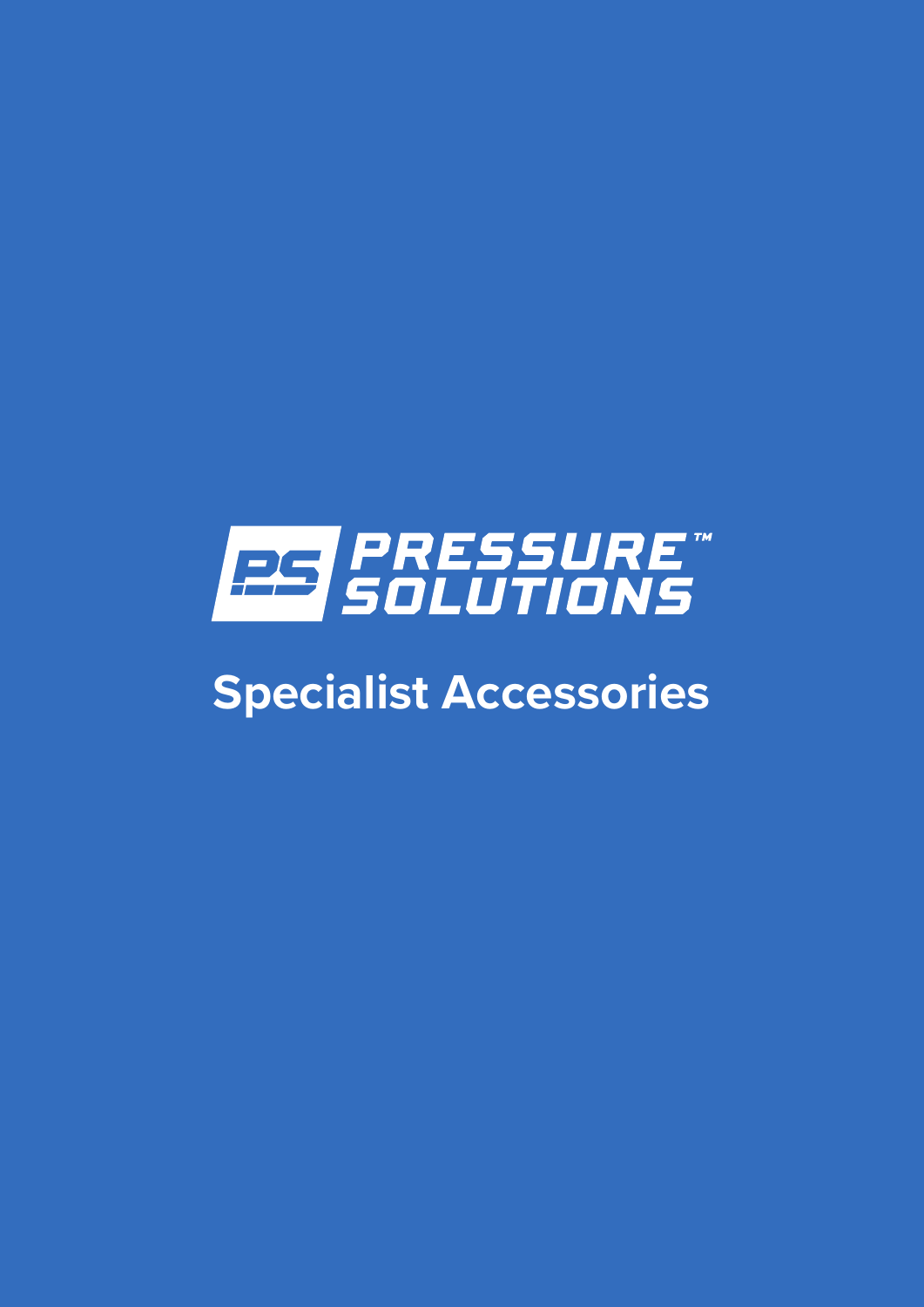

## *Hydroexcavation Nozzles*

### **Rotojets:**

| <b>Description:</b>           | Part no.   | Nozzle size: | Price: |
|-------------------------------|------------|--------------|--------|
| Rotojet Rotating Noz. 255 030 | 0204007320 | 030          |        |
| Rotojet Rotating Noz. 255 035 | 0204007330 | 035          |        |
| Rotojet Rotating Noz. 255 040 | 0204007340 | 040          |        |
| Rotojet Rotating Noz. 255 045 | 0204007350 | 045          |        |
| Rotojet Rotating Noz. 255 050 | 0204007360 | 050          |        |
| Rotojet Rotating Noz. 255 055 | 0204007370 | 055          |        |
| Rotojet Rotating Noz. 255 060 | 0204007380 | 060          |        |
| Rotojet Rotating Noz. 255 070 | 0204007400 | 070          |        |
| Rotojet Rotating Noz. 255 080 | 0204007420 | 080          |        |
| Rotojet Rotating Noz. 255 090 | 0204007430 | 090          |        |
| Rotojet Rotating Noz. 255 100 | 0204007440 | 100          |        |
| Rotojet Rotating Noz. 255 110 | 0204007450 | 110          |        |
| Rotojet Rotating Noz. 255 120 | 0204007460 | 120          |        |



| <b>Description:</b>           | Part no.   | Nozzle size: Price: |  |
|-------------------------------|------------|---------------------|--|
| Rotojet Rotating Noz. 400 020 | 0204007090 | 020                 |  |
| Rotojet Rotating Noz. 400 030 | 0204006900 | 030                 |  |
| Rotojet Rotating Noz. 400 035 | 0204006905 | 035                 |  |
| Rotojet Rotating Noz. 400 040 | 0204006910 | 040                 |  |
| Rotojet Rotating Noz. 400 045 | 0204006915 | 045                 |  |
| Rotojet Rotating Noz. 400 050 | 0204006920 | 050                 |  |
| Rotojet Rotating Noz. 400 055 | 0204006925 | 055                 |  |
| Rotojet Rotating Noz. 400 060 | 0204006930 | 060                 |  |
| Rotojet Rotating Noz. 400 070 | 0204006940 | 070                 |  |
| Rotojet Rotating Noz. 400 080 | 0204006950 | 080                 |  |
| Rotojet Rotating Noz. 400 090 | 0204006960 | 090                 |  |
| Rotojet Rotating Noz. 400 100 | 0204006970 | 100                 |  |
| Rotojet Rotating Noz. 400 110 | 0204006980 | 110                 |  |
| Rotojet Rotating Noz. 400 120 | 0204006990 | 120                 |  |
| Rotojet Rotating Noz. 400 150 | 0204007020 | 150                 |  |
| Rotojet Rotating Noz. 400 200 | 0204007070 | 200                 |  |



**Rotojet repair kits also available for both sizes.**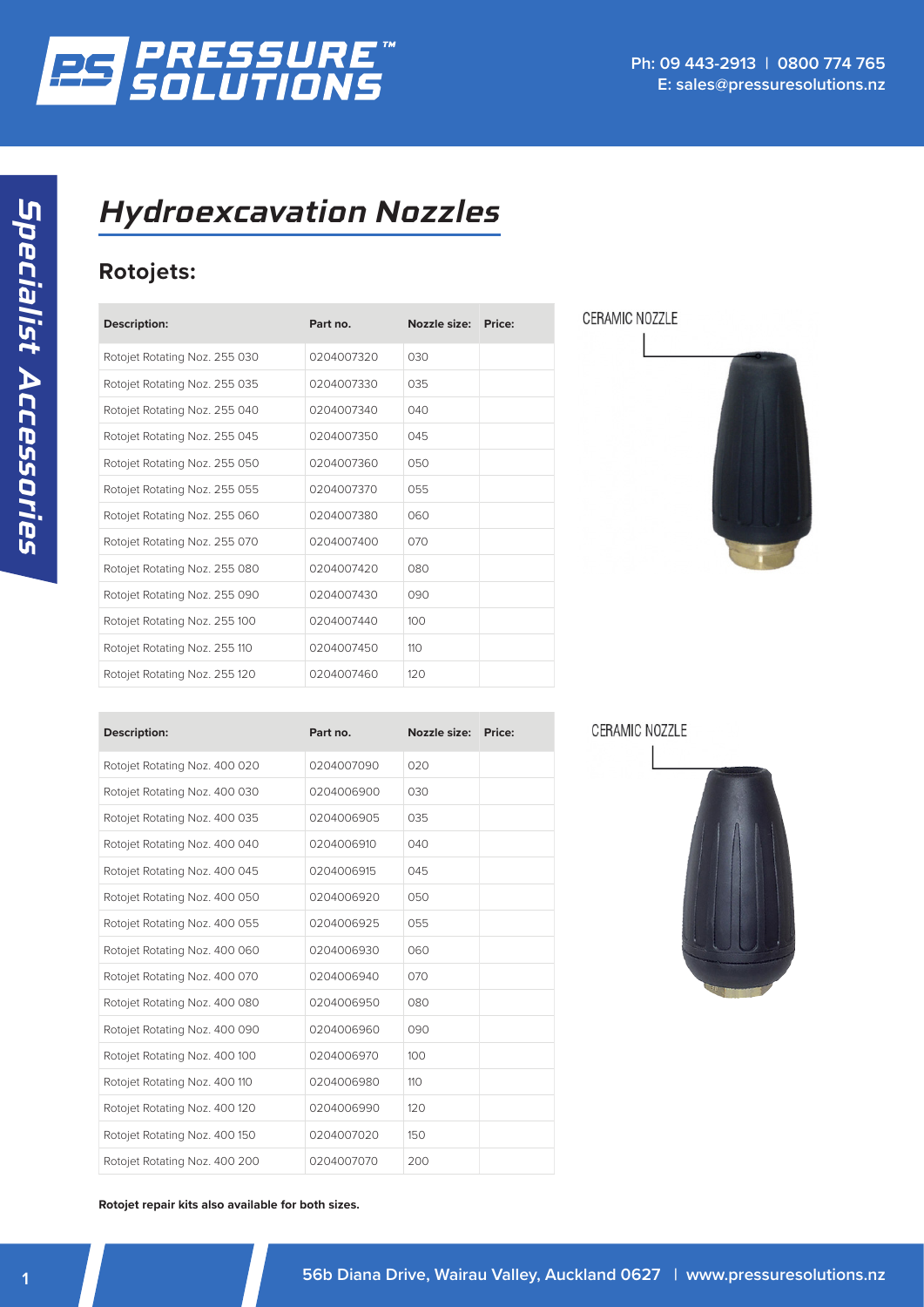

## *Hydroexcavation Nozzles*

#### **Ripsaws:**

The RIPSAW blasts a 0° straight water stream at up to 3200 PSI while rotating at an optimal speed to provide an 18° cone of coverage. The cone-shaped flow pattern is ideally suited for potholing applications, allowing for efficent water use on the job.

| <b>Description:</b>                   | Part no.    | Nozzle size: | Price: |
|---------------------------------------|-------------|--------------|--------|
| Rotating Hydro-excavation nozzle 3.0  | 1001857-030 | 030          |        |
| Rotating Hydro-excavation nozzle 4.0  | 1001857-040 | 040          |        |
| Rotating Hydro-excavation nozzle 5.0  | 1001857-050 | 050          |        |
| Rotating Hydro-excavation nozzle 6.0  | 1001857-060 | 060          |        |
| Rotating Hydro-excavation nozzle 8.0  | 1001857-080 | 080          |        |
| Rotating Hydro-excavation nozzle 10.0 | 1001857-100 | 100          |        |
| Rotating Hydro-excavation nozzle 12.0 | 1001857-120 | 120          |        |



#### **Ripsaws HD:** the coating of

.<br>The RIPSAW HD is the same nozzle with an upgraded hardened coating allowing for more durability in an harsh environment, this futerhmore increases the durability of the nozzles and how long they will last. nty in an nais<br>. The BIBSAW HD is

| <b>Description:</b>                      | Part no.    | Nozzle size: Price: |  |
|------------------------------------------|-------------|---------------------|--|
| HD Rotating Hydro-excavation nozzle 3.0  | 1002719-030 | 030                 |  |
| HD Rotating Hydro-excavation nozzle 4.0  | 1002719-040 | 040                 |  |
| HD Rotating Hydro-excavation nozzle 5.0  | 1002719-050 | 050                 |  |
| HD Rotating Hydro-excavation nozzle 6.0  | 1002719-060 | 060                 |  |
| HD Rotating Hydro-excavation nozzle 8.0  | 1002719-080 | 080                 |  |
| HD Rotating Hydro-excavation nozzle 10.0 | 1002719-100 | 100 <sub>o</sub>    |  |
| HD Rotating Hydro-excavation nozzle 12.0 | 1002719-120 | 120                 |  |



### **Ripsaw Repair Kits:** 12.0 1001858-120 6.0 GPM 8.5 GPM 8.5 GPM 8.5 GPM 8.5 GPM 8.5 GPM 8.5 GPM 9.5 GPM 8.5 GPM 8.5 GPM 8.5 GPM 8.5 GPM 8.5 GPM 8.5 GPM 8.5 GPM 8.5 GPM 8.5 GPM 8.5 GPM 8.5 GPM 8.5 GPM 8.5 GPM 8.5 GPM 8.5 GPM

| Part no.    | Kit size: | Price: |
|-------------|-----------|--------|
| 1001858-030 | 030       |        |
| 1001858-040 | 040       |        |
| 1001858-050 | 050       |        |
| 1001858-060 | 060       |        |
| 1001858-080 | 080       |        |
| 1001858-100 | 100       |        |
| 1001858-120 | 120       |        |



10 PACK OF DOME INLET SCREENS